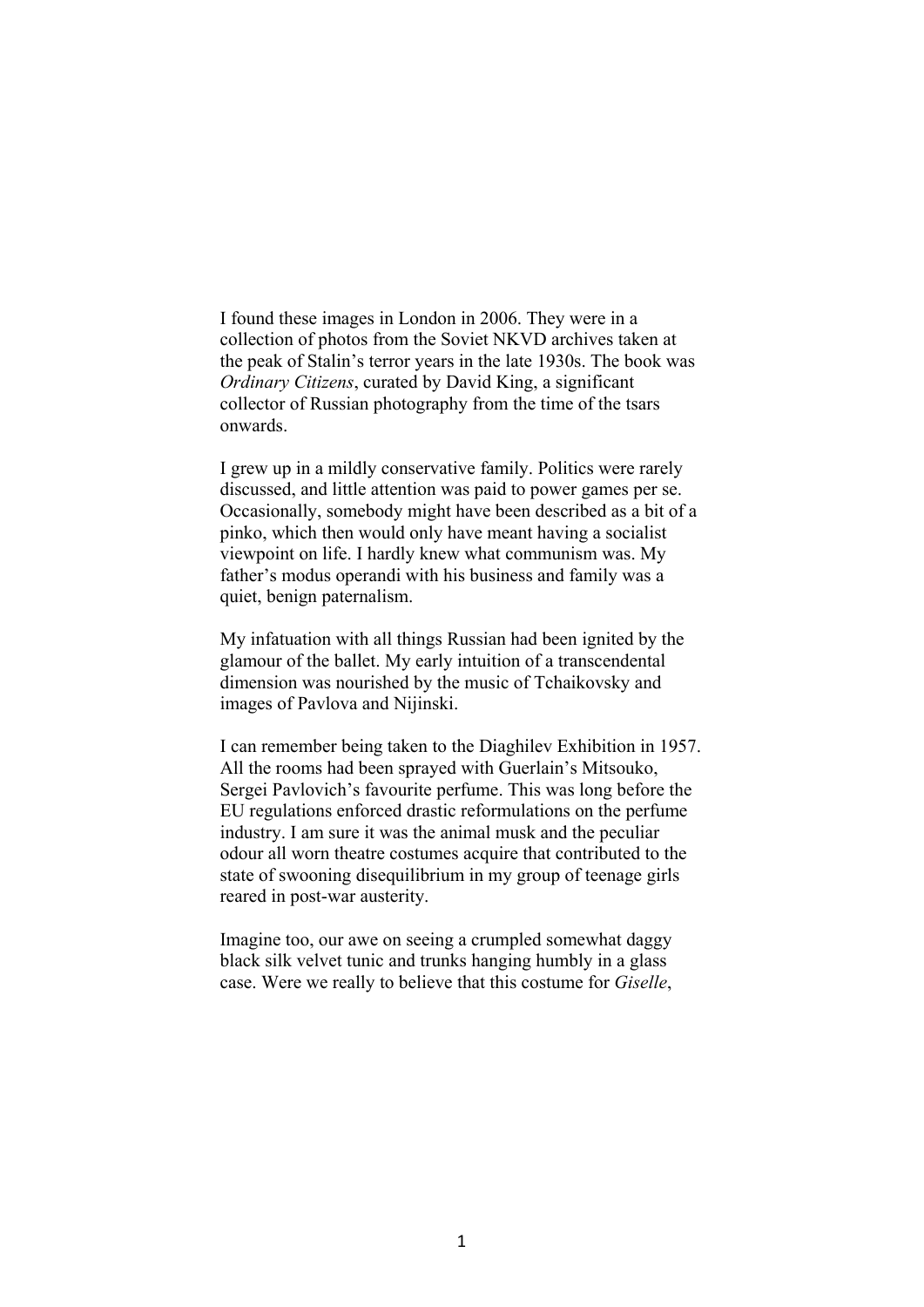was that worn by the god of plastic movement, being reincarnated before our eyes by the improbable means of this limp, small-statured costume, sized for what seemed to be a 14 year-old boy. It still exists, greatly restored however, in the Victoria and Albert Museum, London.

One cannot but make comparisons to similar wonder when seeing relics of bone, hair and nail in their tiny asymmetric Miro-like caskets in rural Spanish churches, all purporting to the martyrdoms of the saints. Authenticity, I believe is not the point at all, they are transmitters, and validate themselves as energisers for an empathetic experience we otherwise might not have.

Before synthetics and nylon net, ballet costumes and pointe shoes were stiffened with a cocktail of animal glues and shellac, and tinted with something mysteriously called FEV, French Enamel Varnish.

In the 1950s ballet mothers tormented themselves on how to solve the mysteries of making their daughter's ballet skirt stick out. Tarleton, a starched cotton muslin very soon drooped, as did the 1960s rock and roll skirt, similarly challenged, inherit the melted sugar solution from the previous generation of suburban ballet mothers.

These alchemies, when ignited by hot working bodies sent a unique waft over the footlights of all performances. I can recall this smell vividly at Covent Garden Royal Opera House before air conditioning. The gross animalism of it was savoured in the auditorium as the heraldic smell of the oncoming divine experience.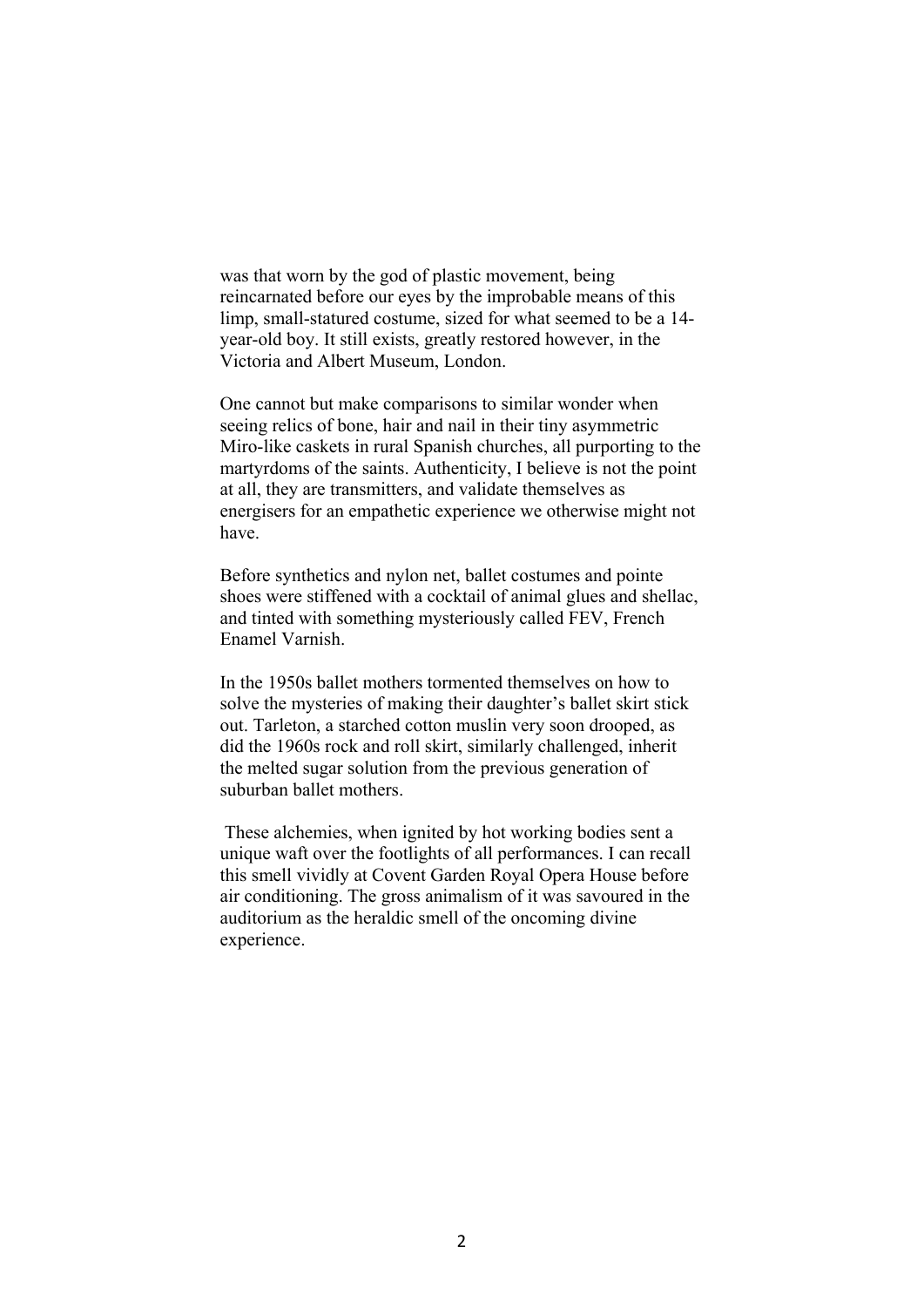The glasnost of the 1980s brought about the possibility of access to OGPU, NKVD, and later KGB archives. This opportunity generated a huge surge of interest from academics, historians and private persons seeking the facts surrounding missing family members and work colleagues, many of whom had only been given the cryptic explanation after their disappearance 'without right to correspond', not knowing this was usually a euphemism for the arrested person having been shot shortly after arrest.

Jonathan Brent in his capacity as Yale University's representative, has given a revealing account of his confrontations with Russian academics and archivists. His book, *Inside the Stalin Archives* describes the negotiations with his Soviet-reared counterparts for access to documents at the deepest and most secret levels .

These were convoluted dealings, during which the disturbing change of status the collapsing regime was bringing to the literary and academic classes became clear to him. These were people who had been accustomed to the support and social prestige that conformity with the Soviet system had given them. The precipitous birth of capitalism was making their mind-set irrelevant, forcing many of them into low-paid menial jobs. The opportunity to negotiate toughly with the American for influence and profit was not something to be passed by.

Brent was himself a descendant of Russian Jews, whom tsarist pogroms had forced into the Pale of Settlement, before emigrating to America. The time spent at the tables of the many multi-anagrammed institutes he worked in became the stage for an important personal journey. The decade-long period of negotiation gave him language fluency and an enhanced realisation of his roots. All of which, was no doubt observed,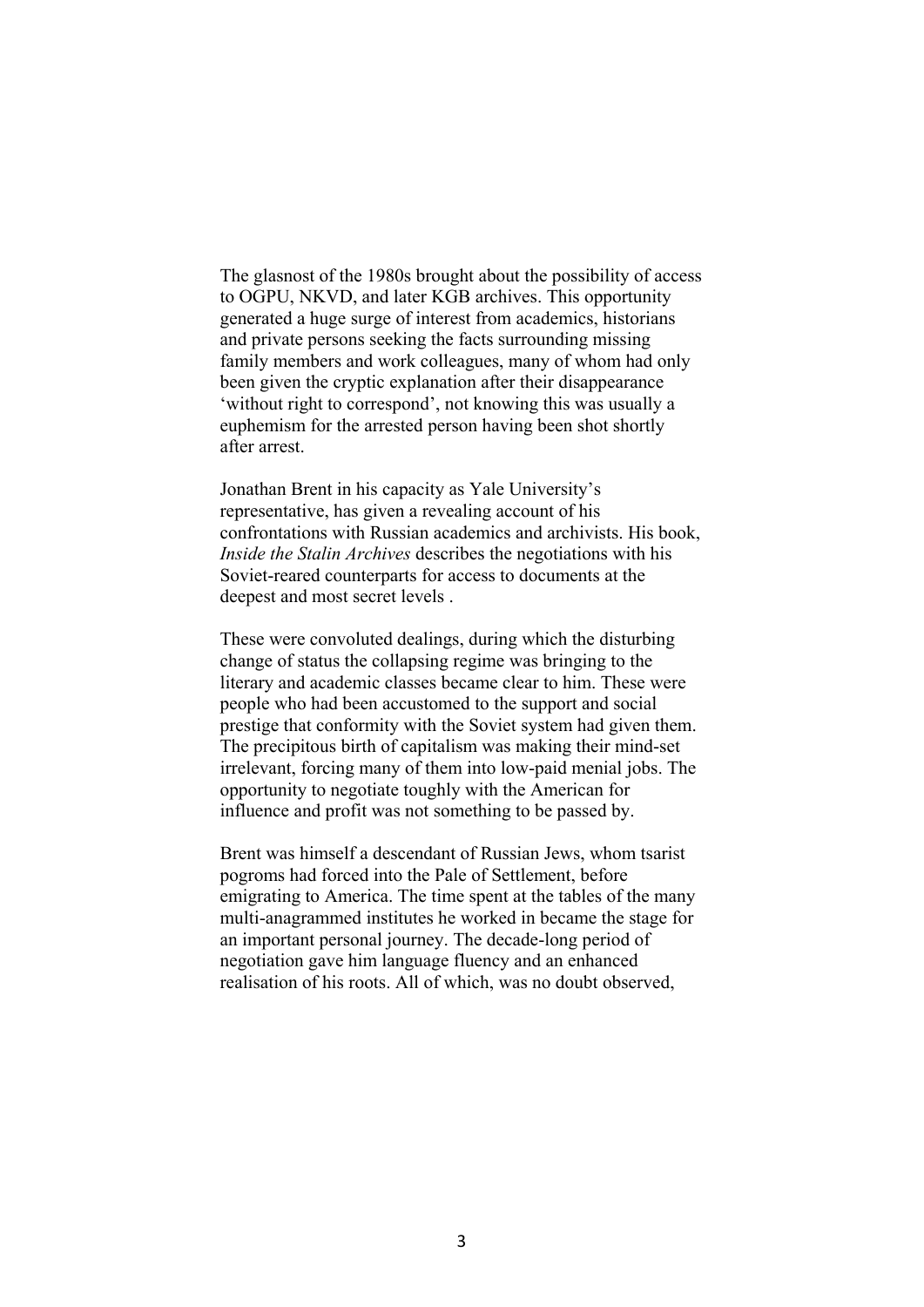encouraged even, by the parties on the other of the table, resulting in their revealing declaration: '*Au contraire* Jonathan, you are our representative at Yale.'

The cultural cold war years have taught us to make heroes of the dissidents in art, music, and literature, conferring profound reverence on the achievements of Pasternak, Grossman, and Solzhenitsyn. We grieved for the price they paid for their refusal to conform to the parameters of the Soviet Writers Union.

However, on reading Sheila Fitzpatrick's review, very aptly subtitled 'Vodka and Caesium' of a book by Svetlana Alexievich called *Secondhand Time*, a completely new compass bearing is given to us. Fitzpatrick's article re-directs our sympathies towards recognising the despair the new politics of Glasnost have brought to the older true-believing Sovok. Usually a figure of ridicule (the word itself is apparently a pun on the Russian word for dustpan) these changes brought devastation to the patriotism, culture and beliefs of their Soviet world view.

One cannot but be moved by the new perspective Svetlana Alexievich's book gives us. Most of the testimonies there are harrowing, but when read free of prejudice, the exposure of the damage, dysfunction, alcoholism, physical abuse, and racial thuggery that had permeated into ordinary family life as a toxic legacy over generations is revelatory. The author too seems to have retained her roots in Soviet orthodoxy, and embraces these tormented bearers of the dysfunctionality brought down upon them by decades of false promises and outright state deceit.

Many of these people had owed their position in society to the effectiveness of Soviet technical education, which had been the enabler for their rise from border-line illiteracy to management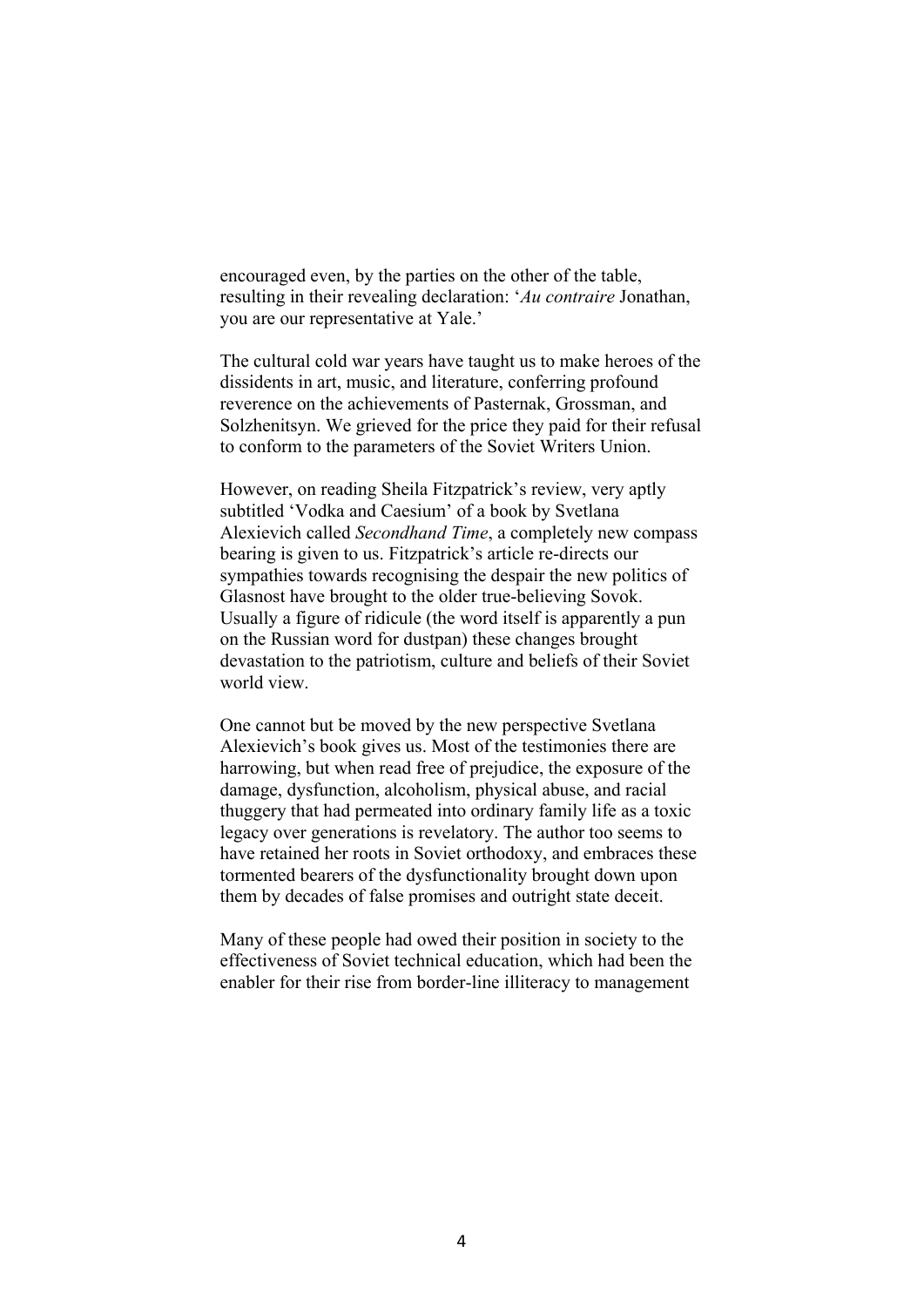roles, and, in some instances to real power – within a single generation. The tirades of envy, hatred, racial contempt, that hiss through their testimonies towards the behaviours of the new rich of infant capitalism, transcend their psychopathy and resonate with a truly tragic dimension.

The making of these images has been a labour of love. I do ask myself however if the additional aesthetic weavings into what was only the soberest recording doesn't divert or alienate the spectator from their plain impact. They have been without doubt my incentive to learn about Russian history beyond the tutu.

I like to ponder if child 16323 is still alive. Unlikely but not impossible. With means and time, her life trajectory might have been traced. The painter within would have had a great joy in pointing out her uncanny facial resemblance to the androgynous angel in Leonardo da Vinci's versions of 'The Madonna of the Rocks'. When I was in Moscow in 2011 I did entertain the idea of pinning these images on to to the front doors of the 'taken'. David King gives the Moscow and Leningrad addresses of the subjects of his book – a nod perhaps towards the purpose of the Stolpesteine in Berlin.

Another author sets a very different style. After the visceral revelations of Alexievich's subjects, it comes as a shock to read Anya von Bremzen's account – by means of satire, irony and sardonic humour – of her family's unhinging from Soviet orthodoxy.

Her book *Mastering the Art of Soviet* Cooking is hilarious, and without seeming to forfeit sharp perceptions, tells freely of the absurdities inherent in her Soviet childhood, albeit from the sheltered standpoint of a family on the fringes of the *nomenklatura* class. Her mother was a determined inner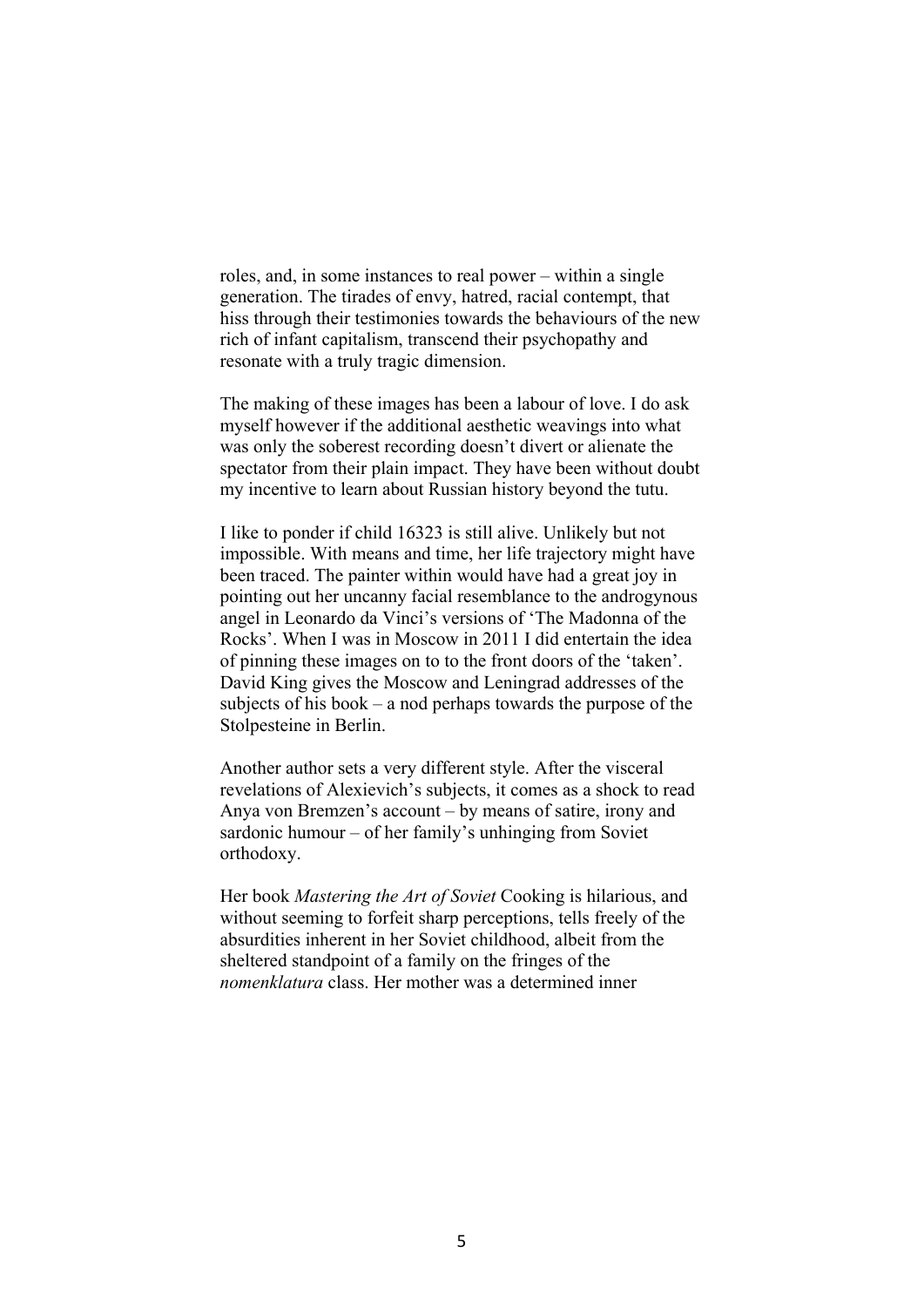emigrant, but Anya freely admits to having loved the Lenin corner in the classroom, the youth camp songs and the bliss on receiving the red Pioneer neck scarf.

The 'mature communism' of the Brezhnev years brought about recognition of the von Bremzens' Jewish background. Not at all observant, Jewishness was an ethnicity for them, far removed from conscious and practised religious belief. The 1917 revolution promised a release for Jews from tsarist anti-Semitism, only to be crushed when subsequent class war attacked the prosperity of the emancipated, and made victims of the pious.

Anya's mother, forever a free spirit, was determined to emigrate to the US, something they achieved in 1974. Contrary to her mother's ecstasies at the free world's never ending plenty, Anya was overcome with regret and not entirely rational nostalgia for the Soviet kitchen. She celebrates its dour honesty, the 'silk purses from sow's ears' ingenuity that had been its very essence.

She makes much of the skill and patience needed to produce a celebratory family dinner, the ability to master the arts of 'blat' – the secret routes by which rumour of an availability travelled, the ever ready 'ulitsa' bag in the pocket, without which nobody ever left home. She elevates somewhat improbably the daily grind of shortages and queues into an urban sport for the canny. She returned to Russia and toured remote provinces collecting traditional recipes.

Seeing the small passport-sized images of the Russian orphans compelled me. The contrast between the routine exposure and the crisis of the sitter produced images of the most startling intensity, and it cannot be without irony that these sensitive portraits are the outcome of gross acts of social violence. David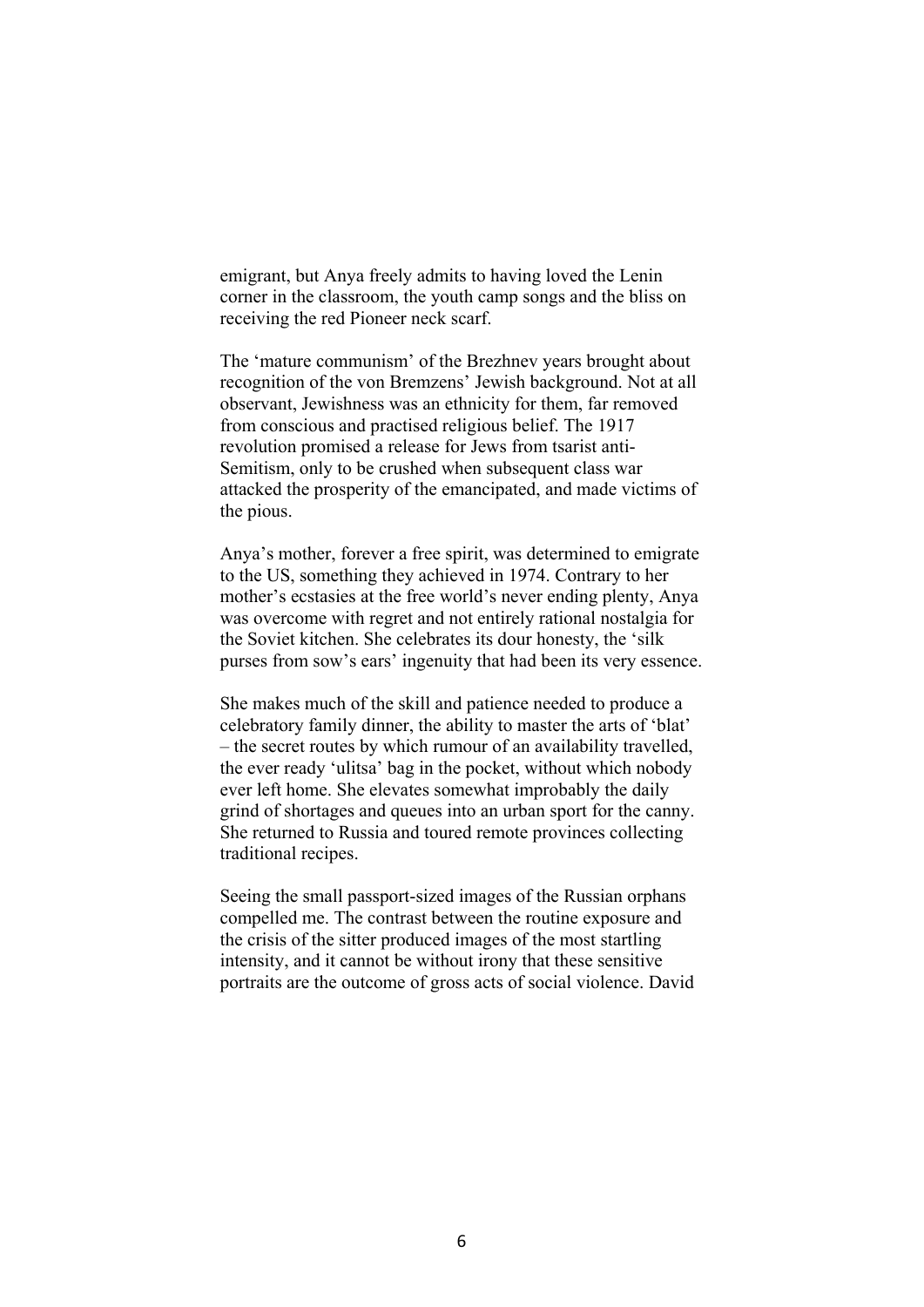King attributes much of their expressivity to a slow exposure in natural light, unlike the flash shots utilised by their contemporaries in the West.

The frontality of the shots, while expedient to the recording process, conveys an icon to the viewer, the solemnity and frankness seemingly in defiance of the cruel processes that awaited the children.

A common arrest procedure was that after the father was seized, the mother would be taken some weeks later, deemed guilty by association, leaving their children in the direst of situations.

Orlando Figes's book *The Whisperers* presents testimonies both of the victims and the favoured. He tells of the countless grandparents, who despite all the prejudices they would have to face were prepared to take guardianship of these all-butorphaned children. These acts of family loyalty brought many penalties but, as an older generation, many had not fully discarded the premises of Christian obligation and charity.

The children not so fortunate as to have relatives care for them endured a very harsh existence in state orphanages. As children of 'enemies of the people' they would have no access to tertiary education or state accommodation, and would be destined for menial work or deployment into the armed services.

Most fought tenaciously for social acceptance by means of deception or academic excellence. It was essential to conceal their spoilt biographies to pass through the all-enabling trinity of 'The Octobrists', or 'Pioneers' with that all-affirming red scarf, and in society's eyes the final crown of Komsomol membership. These milestones of Soviet society were essential if the children of the repressed were to have any kind of viable Soviet life.